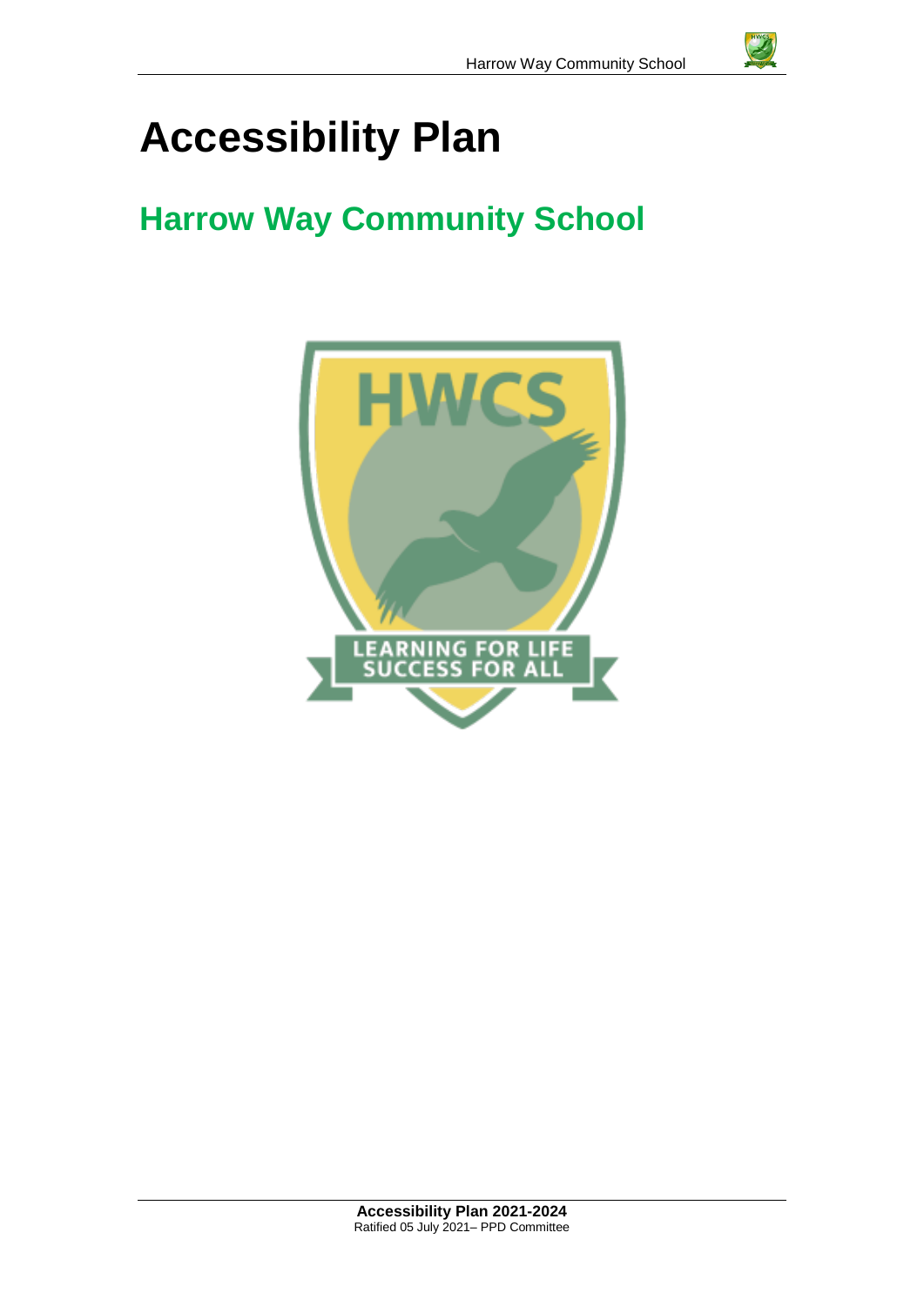

### **Accessibility Plan**

#### **Introduction:**

This plan is drawn up in accordance with current legislation and requirements as specified by the Equality Act 2010.

It draws on the guidance set out in "Accessible Schools: Planning to increase access for schools for disabled students", issued by DfES in July 2002, now known as the Department for Education (DfE)

#### **Definition of Disability:**

Disability is defined in the Equality Act 2010 as:

*"A person has a disability if he or she has a physical or mental impairment that has a substantial and long-term adverse effect on his or her ability to carry out normal day to day activities".*

#### **Key Objective:**

To reduce and eliminate barriers to access the curriculum and to enable full participation in the school community for students, and prospective students with a disability.

#### **Principles:**

Harrow Way seeks to ensure that compliance is consistent with the school's aims and values, the SEND Policy and Equality policy.

The school recognises its duty under the Equality Act 2010::

- Not to discriminate against disabled students in their admissions and exclusions, and provisions of education and associated services.
- Not to treat disabled students less favorably.
- To take reasonable steps to avoid putting disabled students at a substantial disadvantage.
- To publish an Accessibility Plan.

The school recognises and values parent's knowledge of their child's disability and its effect on his / her ability to carry out normal activities and respects the parent's and child's right to confidentiality.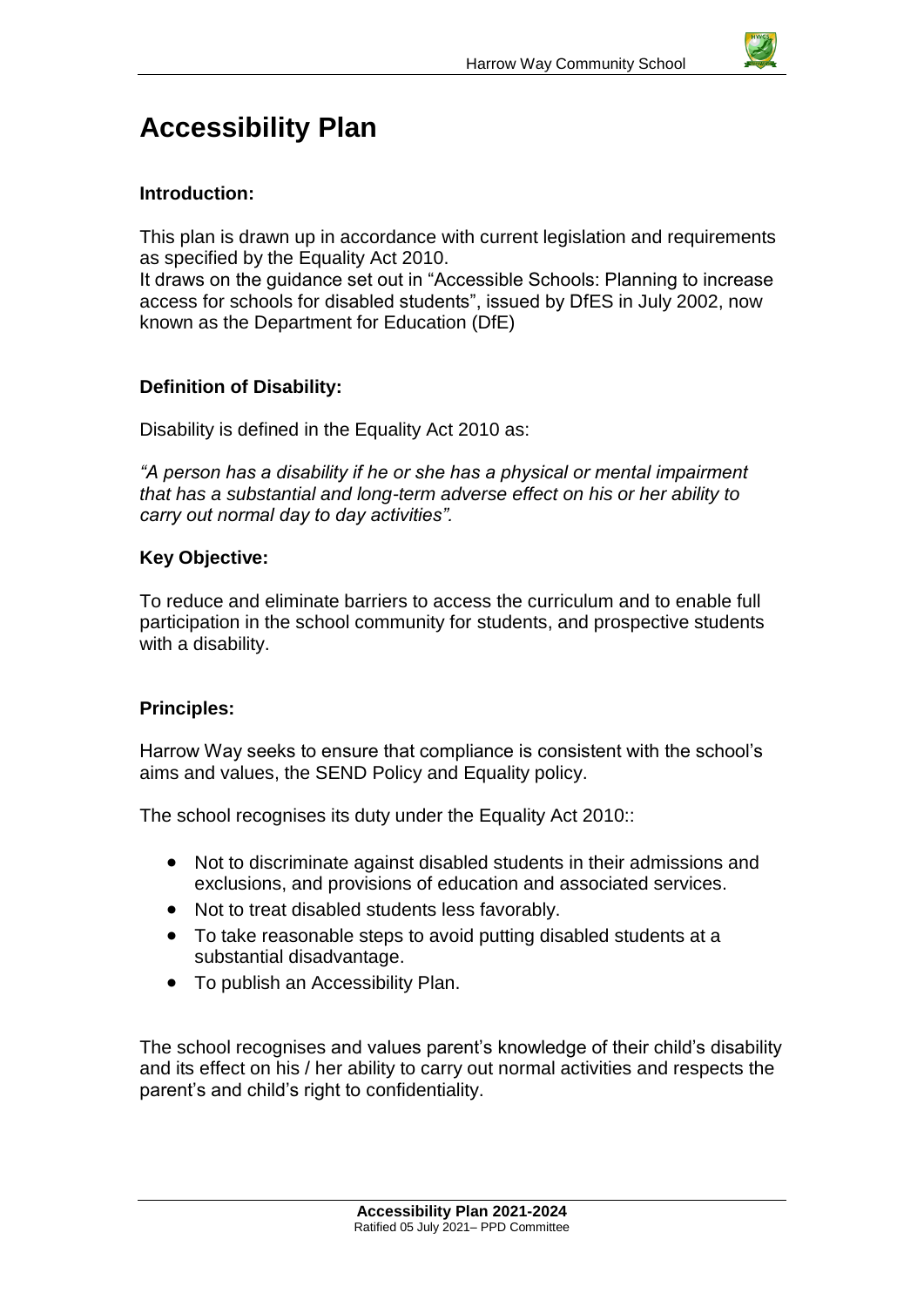

The school provides all pupils with a broad and balanced curriculum, differentiated and adjusted to meet the needs of individual pupils and their preferred learning styles, and endorses the key principles in the National Curriculum frame work, which underpin the development of a more inclusive curriculum:

- Setting suitable learning challenges.
- Responding to student's diverse learning needs.
- Overcoming potential barriers to learning and assessment for individuals and groups of students.

The school will in all cases adhere to the JCQ guidelines on access arrangements, reasonable adjustments and special consideration in relation to controlled assessments and examinations.

#### **To ensure all students can access home learning during potential school closures or if they have to self-isolate.**

- Key workers are assigned to SEND students their work is adapted by teaching assistants
- Additional support calls to check access for all students (Chromebook available) Google Meets to support.
- Staff training the staff have been trained on how to adapt the resources to meet the needs of a small number of students

#### **Activity**

#### **a) Education & Related activities**

The school will continue to seek and follow the advice of LA services, such as specialist teacher advisors and SEN inspectors / advisors, and of appropriate health professionals from the local NHS Trusts.

#### **b) Physical environment**

The school will take account of the needs of students and visitors with physical difficulties and sensory impairments when planning and undertaking future improvements and refurbishment of the site and premises, such as improved access, lighting, acoustic treatment and colour schemes, and more accessible facilities and fittings.

#### **c) Provision of information**

The school will make itself aware of local services, including those provided through the LA, for providing information in alternative formats when required or requested.